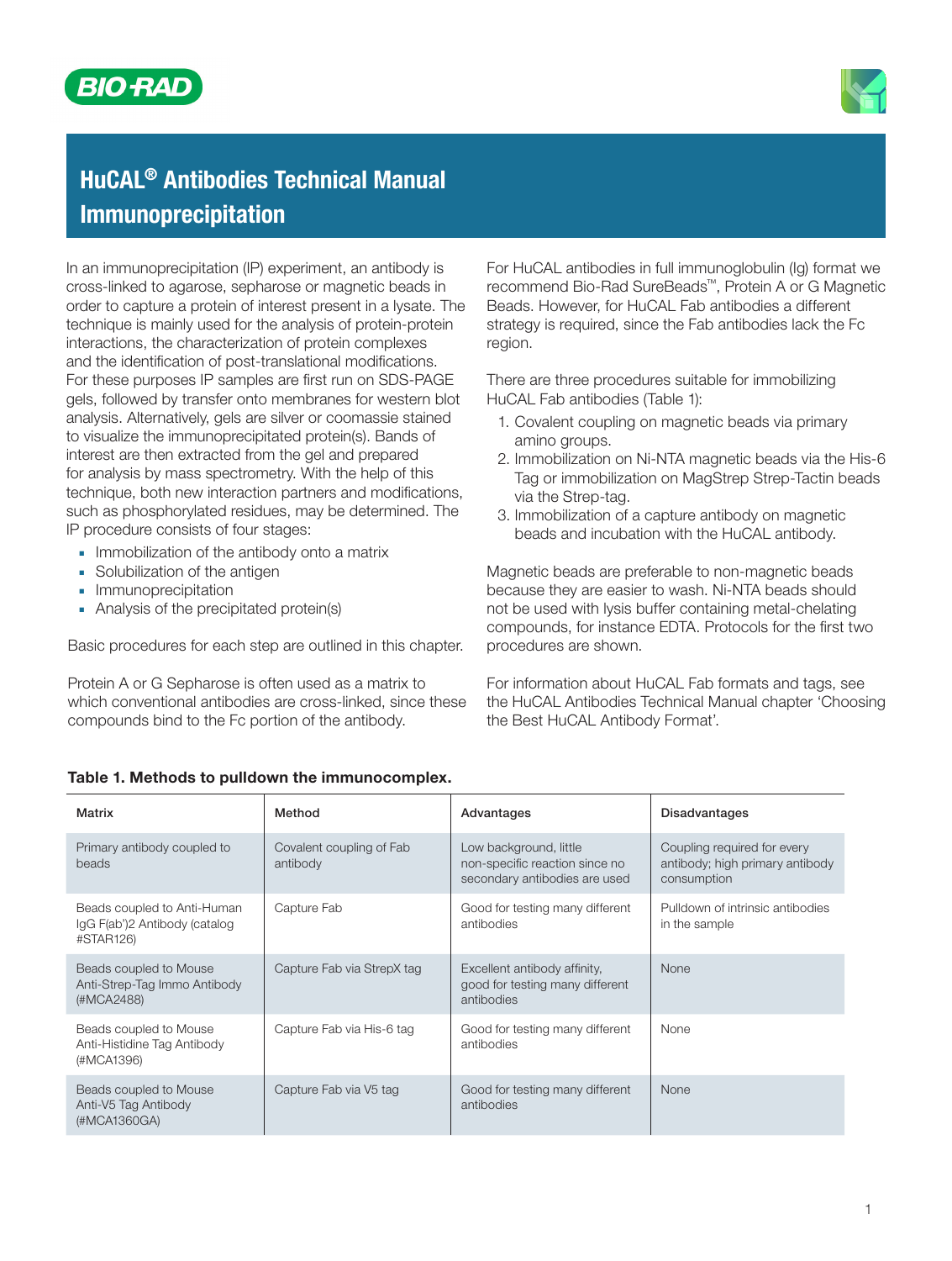## Table 1. Methods to pulldown the immunocomplex continued.

| Matrix                                                          | Method                          | Advantages                                                        | <b>Disadvantages</b> |
|-----------------------------------------------------------------|---------------------------------|-------------------------------------------------------------------|----------------------|
| Beads coupled to Rat Anti-DYKDDDDK<br>Tag Antibody (#MCA4764)   | Capture Fab via DYKDDDDK<br>tag | Good for testing many different<br>antibodies                     | <b>None</b>          |
| MagStrep type 3 XT beads (IBA)                                  | Capture Fab via Strep tag       | Ready-to-use beads, good for<br>testing many different antibodies | <b>None</b>          |
| Dynabeads His-Tag Isolation & Pulldown<br>(Thermo Fisher)       | Capture Fab via His-6 tag       | Ready-to-use beads, good for<br>testing many different antibodies | <b>None</b>          |
| SureBeads Protein A or G Magnetic<br>Beads (#1614013, #1614023) | Capture IgG via the Fc          | Ready-to-use beads, good for<br>testing many different antibodies | None                 |

## Protocols

Methods that use a bead coupling step were tested with Dynabeads M-450 Epoxy.

## Covalent immobilization on Dynabeads M-450 Epoxy

- 1. Wash 300 µl magnetic Dynabeads M-450 Epoxy (Thermo Fisher #14011) twice (2x) using 0.5 ml phosphate buffer; 0.1 M, pH 7.4.
- 2. Resuspend beads in phosphate buffer and add 100 µg HuCAL Fab antibody to give a final volume of approximately 350 µl.
- 3. Incubate on a rotator for 16-20 hr at RT.
- 4. Place the tube in a magnetic holder for 1 min and remove the supernatant.
- 5. Wash the beads 3x with 1 ml of PBS.
- 6. Resuspend beads in 700 µl blocking solution (3% BSA in PBS).
- 7. Block the beads on a rotator for 30 min at RT.
- 8. Wash the beads 1x with 700 µl PBS.
- 9. Resuspend the beads in 300 µl PBS.

Note: This protocol can also be used for the immobilization of capture antibodies. In that case, add 10 µg of HuCAL antibody to 100 µl capture antibody coupled beads. Incubate for 1 hr at RT on a shaker or rotator and wash beads with PBST.

## Immobilization on Dynabeads His-Tag Isolation & Pulldown via the His-6 tag

- 1. Wash 50 µl Dynabeads His-Tag Isolation & Pulldown (Thermo Fisher, #10103D) 2x with 700 µl PBS.
- 2. Resuspend the beads in 100 µl PBS and add 20 µg HuCAL Fab antibody. Add PBS to a final volume of 700 µl.
- 3. Incubate on a rotator for 10 min at RT.
- 4. Place the tube in a magnet holder for 1 min and remove the supernatant.
- 5. Wash the beads 4x with 700 µl PBS.
- 6. Resuspend beads in 700 µl blocking solution (3% BSA in PBS).
- 7. Block the beads on a rotator for a further 30 min at RT.
- 8. Wash the beads 1x with 700 µl PBS.
- 9. Resuspend the beads in 100 µl PBS.

## Solubilization

Various techniques can be used for this step, depending on the origin and nature of the antigen. Below is a basic protocol suitable for extracting proteins from mammalian cells.

- 1. Use either a fresh or frozen cell pellet (containing  $0.5$ -2.0 x 10<sup>7</sup> cells) thawed on ice.
- 2. Resuspend the cells in 1 ml ice-cold non-denaturing lysis buffer (Tris/NaCl/NP 40/EDTA/protease inhibitor [TNEC]) by gentle agitation on a vortex mixer for 30 sec. Use medium speed to avoid foaming.
- 3. Store the suspension on ice for 15-30 min, then transfer to a microfuge tube.
- 4. Clear the lysate by centrifugation for 15 min at maximum speed, at 4°C.
- 5. Transfer the supernatant to a fresh microfuge tube. To avoid disturbing the pellet, leave 20-40 µl supernatant in the original tube.
- 6. Store the supernatant on ice until used for immunoprecipitation.

## Immunoprecipitation

This step involves incubation of the immobilized antibodies with the solubilized antigen, followed by extensive washing to remove unbound protein.

- 1. Add 100 µl bead-coupled antibodies to 1 ml lysate.
- 2. Incubate on a rotator for 12 hr at 4°C.
- 3. Wash 4x with 0.5 ml ice-cold TNEC buffer for a total wash time of approx 30 min. Store samples on ice for 3-5 min between washes, if necessary.
- 4. Wash 1x with PBS.

## Analysis

This step is performed using standard techniques, such as coomassie-stained SDS-PAGE, western blotting or mass spectrometry.

- 1. Resuspend the pellet in 10 µl reducing SDS gel loading buffer (sample buffer).
- 2. Heat to 95°C for 5 min, and then cool on ice.

Run the entire sample on SDS-PAGE and electrotransfer onto a PVDF membrane; refer to the HuCAL Antibodies Technical Manual chapter 'Western Blotting' for protocols for analysis.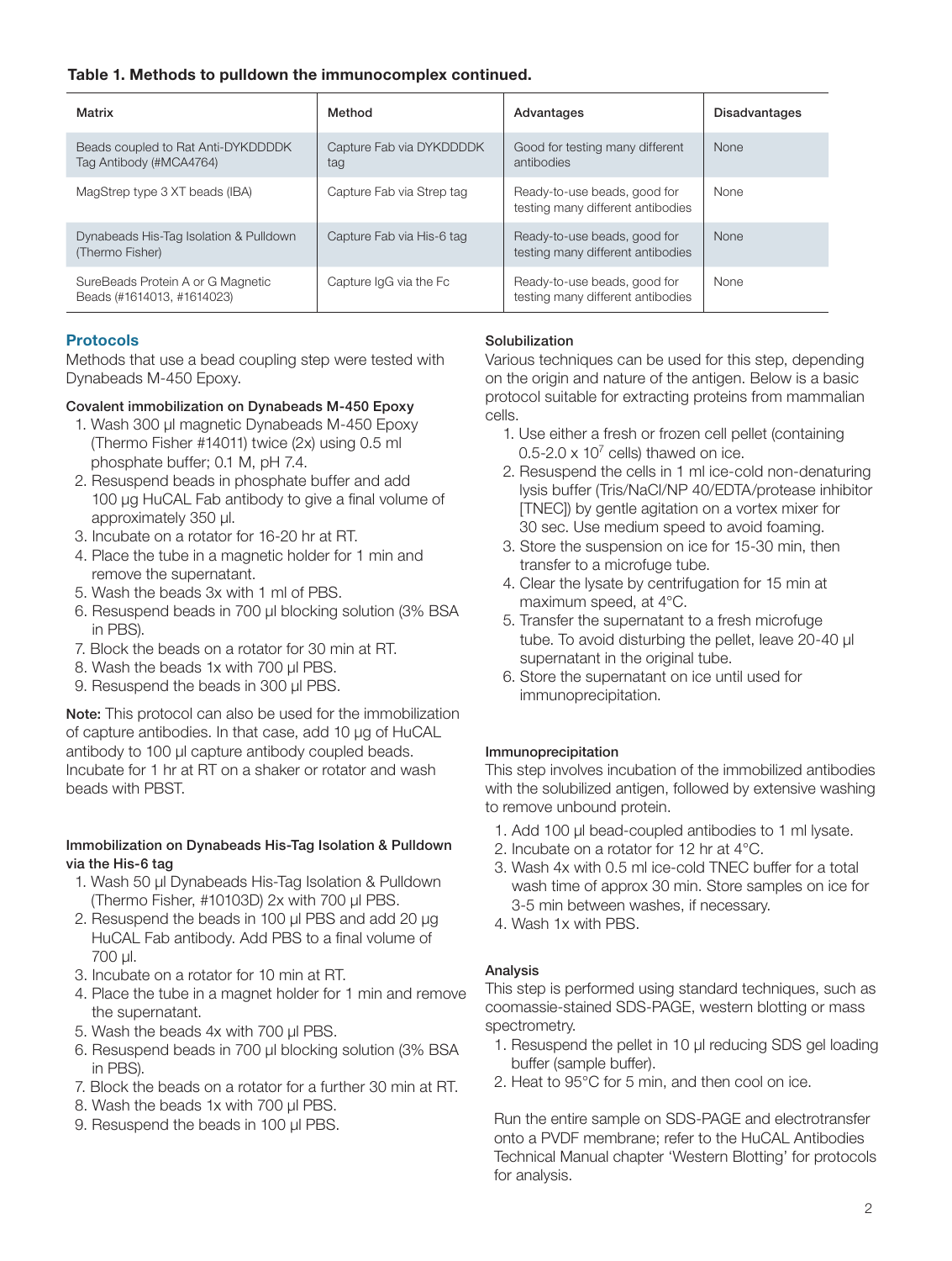## SureBeads Magnetic Beads standard immunoprecipitation protocol

## Preparation and binding

- 1. Thoroughly resuspend the SureBeads in their solution and transfer 100 μl (1 mg at 10 mg/ml) of SureBeads to 1.5 ml tubes. Magnetize beads and discard supernatant.
- 2. Wash with 1,000 μl PBS-T (PBS + 0.1% Tween 20): a. Resuspend the beads thoroughly
	- b. Magnetize beads and discard supernatant repeat 3x

Tip: Resuspension can be achieved by vortexing or pipetting while the magnet slider is outside of the tube holder. If vortexing, spin down the tubes before magnetization to bring down drops from the tube cap.

- 3. Add 1-10 μg antibody in final volume of 200 μl and resuspend the beads.
- 4. Rotate 10 min at RT.
- 5. Magnetize beads and discard supernatant.
- 6. Wash with 1,000 μl PBS-T:
	- a. Resuspend the beads thoroughly
	- b. Magnetize beads and discard supernatant repeat 3x
- 7. Add the antigen-containing lysate, 100-500 μl.
- 8. Rotate for 1 hr at RT.
- 9. Magnetize beads and discard supernatant.
- 10. Wash with 1,000 μl PBS-T:
	- a. Resuspend the beads thoroughly
	- b. Magnetize beads and discard supernatant, repeat 3x. Before the last magnetization, transfer the resuspended beads to a new tube
- 11. Spin down all tubes for several seconds.
- 12. Magnetize beads and aspirate residual buffer from the tubes.

## Elution

Elution strategy 1:

- a. Add 20 μl glycine 20 mM pH 2.0 and incubate 5 min at RT
- b. Magnetize beads and move eluent to a new vial
- c. Neutralize eluent with 2 μl (10% eluent volume) 1 M phosphate buffer pH 7.4

Elution strategy 2:

- a. Add 40 μl 1x Laemmli buffer and incubate for 10 min at 70°C
- b. Magnetize beads and move eluent to a new vial

## Example

Granta cells  $(-1.3 \times 10^7 \text{ cells per immunoprecipitation})$ were used for precipitation of vimentin with HuCAL Fab mini-antibodies, Figure 1. Different formats of the same clone were tested with appropriately matching precipitation methods. Precipitated proteins were detected using western blot analysis with the same Anti-Vimentin Antibody (Fab-dHLX-MSx2 format) conjugated to HRP. Direct detection without a secondary antibody has the advantage that the Fab bands of the precipitating antibody are not visible on the blot.



Fig. 1. Immunoprecipitation of vimentin. Western blot analysis using HRP conjugated Anti-Vimentin Antibody, clone AbD08866 (#HCA111), and ECL detection. Different Anti-Vimentin Antibody formats and beads were used for the immunoprecipitations. Lane 1: Fab-dHLX-MSx2 format coupled to Dynabeads M450 Epoxy. Lane 2: Fab-dHLX-MH format on Dynabeads TALON (Thermo Fisher, #10101D). Lane 3: Fab-A-V5Sx2 format on Mouse Anti-V5 Tag Antibody coupled beads. Lane 4: Fab-dHLX-MSx2 format on Mouse Anti-Strep-Tag Immo Antibody coupled beads. Lane 5: Fab-A-V5Sx2 format on MagStrep beads.

## Example using SureBeads

Jurkat cells were used for precipitation of GAPDH with a HuCAL antibody in IgG format coupled to SureBeads Protein G Magnetic Beads, as shown in Figure 2.



Fig. 2. Western blot analysis of GAPDH immunoprecipitation samples. IP was performed on Jurkat cell lysates using Human Anti-GAPDH Antibody, clone AbD22549\_hIgG1 (#HCA272) 10 µg/ml (lane 3) and 1 µg/ml (lane 4); 10 µg/ml Human Anti-HSPA4 Antibody, clone AbD23625\_hIgG1 (#HCA273) was used as a negative control (lane 2); HuCAL antibodies were coupled to SureBeads Protein G Magnetic Beads. For the western blot, Precision Plus Protein™ Prestained Standards were run in lane 1 and Jurkat whole cell lysate was run in lane 5 as positive control. Rabbit Anti-GAPDH Antibody (VPA00187) was used at 1/1000 in lanes 1-5, followed by TidyBlot™ Western Blot Detection Reagent:HRP (#STAR209P) at 1/200; results were visualized on the Bio-Rad Chemidoc™ Touch Imaging System. The results in lanes 3 and 4 demonstrate the enrichment of the GAPDH protein after immunoprecipitation.

## 3